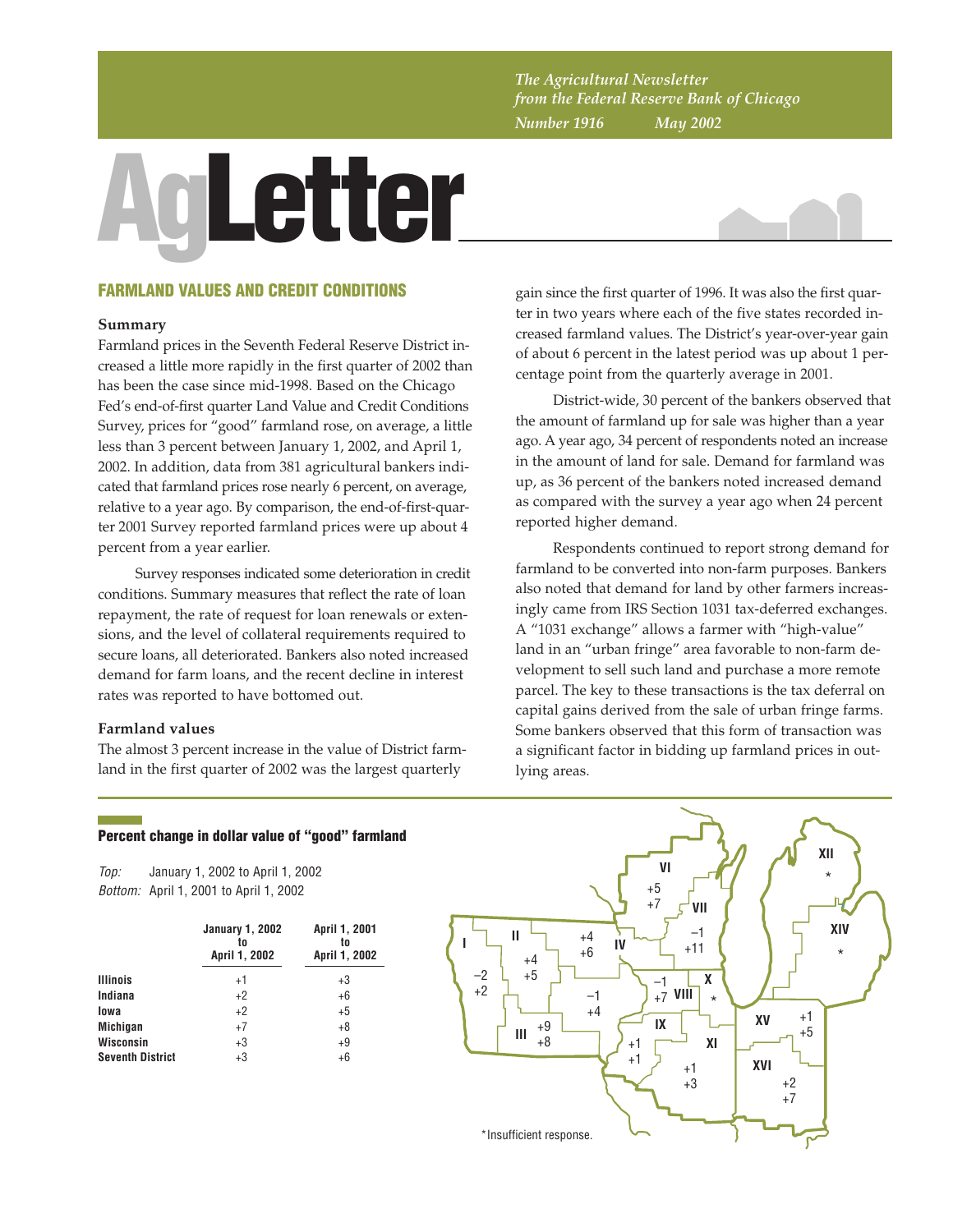An increase in cash rents for farmland reflected the higher market prices reported, although rents increased more slowly than did sale prices. On average, cash rents were up about 2 percent from a year ago. Cash rental arrangements accounted for 72 percent of the farmland rental contracts according to respondents; about 25 percent of rental arrangements were on a share crop basis. A substantial disparity in the form of rental contracts continued across the District states. In Illinois, 55 percent of rentals were reported to be on a cash basis and 40 percent were share basis. By contrast, the proportions in Wisconsin were 89 percent cash and 8 percent share crop.

### **Nominal and real farmland values**

In addition to questions about land values and credit conditions, we asked the bankers to comment on concerns about production agriculture in their respective service area. During the past two to three years a recurring theme in these responses has focused on three components of the same issue—farm income.

The first component centers on the negative impact of low commodity prices on District farmers' financial statements. The second centers on what they view as the critical role the federal farm program plays in keeping many farmers financially viable. And the third is an observation that many farmers continue to operate by drawing down their equity base to finance operating expenses—making them more susceptible to financial stress and increasingly dependent on agricultural subsidies for their survival. The value of farmland is a major portion of that equity base.

The last issue of *AgLetter* observed that in 2000, after 19 years, District farmland prices had recovered to match their previous high. Farmland prices, for the District overall, have since increased further. While farmland prices for the District overall are at record levels, that fact may not be as favorable to the industry as a casual review might suggest. Compared to the previous price peak in 1981, the end-of-2001 average was up only 11 percent (about 0.5 percent per year, on average). Of course, the rate of appreciation in farmland prices depends importantly on the point of reference. For example, relative to the most recent trough in prices, 1986, the annual average price appreciation was about 8 percent. And, over the 30-year period, 1971 to 2001, farmland prices increased 275 percent (9.1 percent per year, on average). However, all of these changes reflect asset value changes in the *nominal* price of farmland.

How does this *nominal* appreciation in the price of District farmland compare with the *real*, or inflation-adjusted, change? Furthermore, how does the *real* change in District farmland prices compare with the *real* change in an alternative measure of equity investment—for example, the Standard and Poor's (S&P) index of the stock value of 500 major industrial firms? Not well, as it turns out.

There is not space in this *AgLetter* for an exhaustive analysis of issues associated with *nominal/real* changes in farmland values. However, we visit this issue to point out the complexity associated with nominal/real asset valuation (an issue not unique to farmland) and to raise the question of risk associated with a key farm asset whose value has not kept pace with inflation over a substantial period of time. For example, between the fourth quarter of 1979 (the peak in District *real* farmland values) and the end of 2001, average *real* farmland values in the District *declined* 49 percent (an average of about 2.2 percent per year). Over the 30-year period 1971 to 2001, there was still a *real decline* of 14 percent (an average negative 0.5 percent per year). On the other hand, since the most recent trough in farmland prices, 1986, the annual average price appreciation was about 2.4 percent (see chart).

Alternatively, consider an example of the change in the *real* value of a non-farm equity. The *inflation adjusted* S&P 500 Composite index in the fourth quarter of 2001 stood 354 percent above its fourth-quarter 1979 average, 168 percent above its fourth-quarter 1971 average, and 185 percent above its fourth-quarter 1986 average (annual average *increases* of 16 percent, 5.6 percent, and 12.4 percent, respectively). In short, for these three periods the inflation adjusted appreciation of an investment in S&P 500 "index-industries" exceeded by a substantial amount a comparable investment in District average farmland. (Of course, the magnitude and direction of change critically depends upon the period selected for comparison.)

### **Credit conditions**

Bankers reported deterioration in agricultural credit conditions in the first quarter of 2002. Less than 4 percent of

### **Indexes of selected equity values**



Note: Data are constructed from Federal Reserve Bank of Chicago Land Value and Credit Conditions Survey, S&P 500 Composite Index, and Bureau of Labor Statistics CPI-U.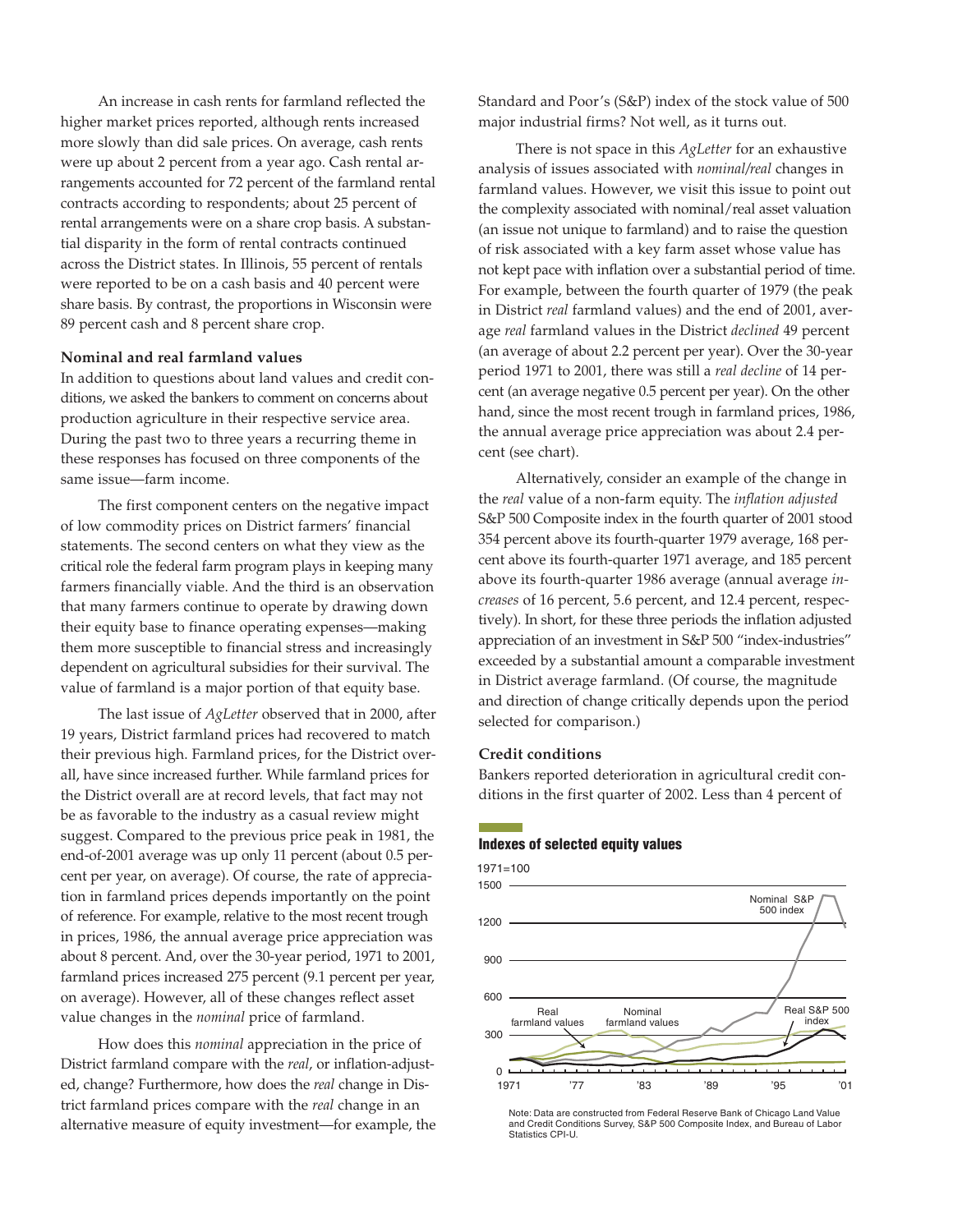## **Credit conditions at Seventh District agricultural banks**

|           |                | <b>Fund</b><br>availability | Loan<br>repayment rates | Average loan-to-<br>deposit ratio <sup>1</sup> | <u>INCRESTIQUES UN IGNUM IUQUIS</u>    |                               |                             |
|-----------|----------------|-----------------------------|-------------------------|------------------------------------------------|----------------------------------------|-------------------------------|-----------------------------|
|           | Loan<br>demand |                             |                         |                                                | <b>Operating</b><br>Ioans <sup>1</sup> | Feeder<br>cattle <sup>1</sup> | Real<br>estate <sup>1</sup> |
|           | $(index)^2$    | $(index)^2$                 | $(index)^2$             | (percent)                                      | (percent)                              | (percent)                     | (percent)                   |
| 1998      |                |                             |                         |                                                |                                        |                               |                             |
| Jan-Mar   | 134            | 113                         | 84                      | 68.9                                           | 9.52                                   | 9.51                          | 8.50                        |
| Apr-June  | 127            | 102                         | 74                      | 72.7                                           | 9.54                                   | 9.55                          | 8.52                        |
| July-Sept | 117            | 104                         | 60                      | 72.0                                           | 9.43                                   | 9.41                          | 8.33                        |
| Oct-Dec   | 113            | 121                         | 57                      | 70.3                                           | 9.09                                   | 9.07                          | 8.06                        |
| 1999      |                |                             |                         |                                                |                                        |                               |                             |
| Jan-Mar   | 120            | 119                         | 40                      | 69.9                                           | 9.03                                   | 9.01                          | 8.06                        |
| Apr-June  | 115            | 107                         | 50                      | 71.7                                           | 9.11                                   | 9.08                          | 8.18                        |
| July-Sept | 109            | 94                          | 63                      | 72.7                                           | 9.32                                   | 9.28                          | 8.42                        |
| Oct-Dec   | 107            | 104                         | 72                      | 72.7                                           | 9.44                                   | 9.41                          | 8.59                        |
| 2000      |                |                             |                         |                                                |                                        |                               |                             |
| Jan-Mar   | 121            | 95                          | 77                      | 72.9                                           | 9.78                                   | 9.72                          | 8.89                        |
| Apr-June  | 109            | 76                          | 72                      | 75.5                                           | 10.43                                  | 10.14                         | 9.21                        |
| July-Sept | 106            | 82                          | 77                      | 76.9                                           | 10.17                                  | 10.14                         | 9.18                        |
| Oct-Dec.  | 105            | 92                          | 81                      | 74.9                                           | 9.92                                   | 9.90                          | 8.90                        |
| 2001      |                |                             |                         |                                                |                                        |                               |                             |
| Jan-Mar   | 118            | 101                         | 67                      | 75.0                                           | 9.16                                   | 9.17                          | 8.23                        |
| Apr-June  | 106            | 109                         | 73                      | 75.1                                           | 8.60                                   | 8.58                          | 7.91                        |
| July-Sept | 91             | 127                         | 86                      | 74.9                                           | 8.01                                   | 8.07                          | 7.47                        |
| Oct-Dec   | 101            | 129                         | 75                      | 72.8                                           | 7.41                                   | 7.51                          | 7.21                        |
| 2002      |                |                             |                         |                                                |                                        |                               |                             |
| Jan-Mar   | 108            | 118                         | 66                      | 72.7                                           | 7.33                                   | 7.48                          | 7.22                        |
|           |                |                             |                         |                                                |                                        |                               |                             |

1 At end of period.

2 Bankers responded to each item by indicating whether conditions during the current quarter were higher, lower, or the same as in the year-earlier period. The index numbers are computed by subtracting the percent of bankers that responded "lower" from the percent that responded "higher" and adding 100.

the respondents indicated that the rate of loan repayment increased (relative to a year ago) while 38 percent noted a lower rate of loan repayment. Both of these responses represented deterioration in the rate of loan repayment relative to the fourth quarter of last year. Bankers also said the rate of request for loan renewals or extensions rose, with 39 percent of the bankers noting an increase, while only 6 percent reported a reduction.

Bankers' concern regarding credit worthiness was reflected by additional requirements to secure loans. The proportion of respondents reporting higher collateral requirements increased from 24 percent in the final quarter of 2001 to 31 percent in the first quarter of 2002, the highest proportion of bankers reporting increased collateral requirements since the third-quarter of 1987.

Higher loan demand was reported by a larger proportion of bankers than was the case in the two previous surveys. However, 55 percent of the respondents noted that demand remained unchanged from a year ago, suggesting a high degree of stability in agricultural loan demand.

Recent declines in farm loan interest rates virtually halted in the first quarter of 2002. By contrast, during 2001 the average quarterly decline reported in operating loan rates was 63 basis points.

# **Looking forward**

Bankers reported they expect the demand for non-real-estate farm lending to increase in the second quarter of 2002, relative to a year ago. They continued to expect the increase would be concentrated in operating loans, with 40 percent of the respondents expecting an increase in this category. Demand for category-specific lending for feeder cattle, grain storage construction, and farm machinery loans remained weak with a substantially larger proportion of the bankers expecting decreased loans than those who expected increases.

**Interest rates on farm loans**

Jack L. Hervey *Senior economist*

**AgLetter** (ISSN 1080-8639) is published quarterly by the Research Department of the Federal Reserve Bank of Chicago. It is prepared by Jack L. Hervey, senior economist, and members of the Bank's Research Department, and is distributed free of charge by the Bank's Public Information Center. The information used in the preparation of this publication is obtained from sources considered reliable, but its use does not constitute an endorsement of its accuracy or intent by the Federal Reserve Bank of Chicago.

To subscribe, please write or telephone: Public Information Center Federal Reserve Bank of Chicago P.O. Box 834 Chicago, IL 60690-0834 Tel. no. 312-322-5111 Fax no. 312-322-5515

AgLetter is also available on the World Wide Web at http://www.chicagofed.org.